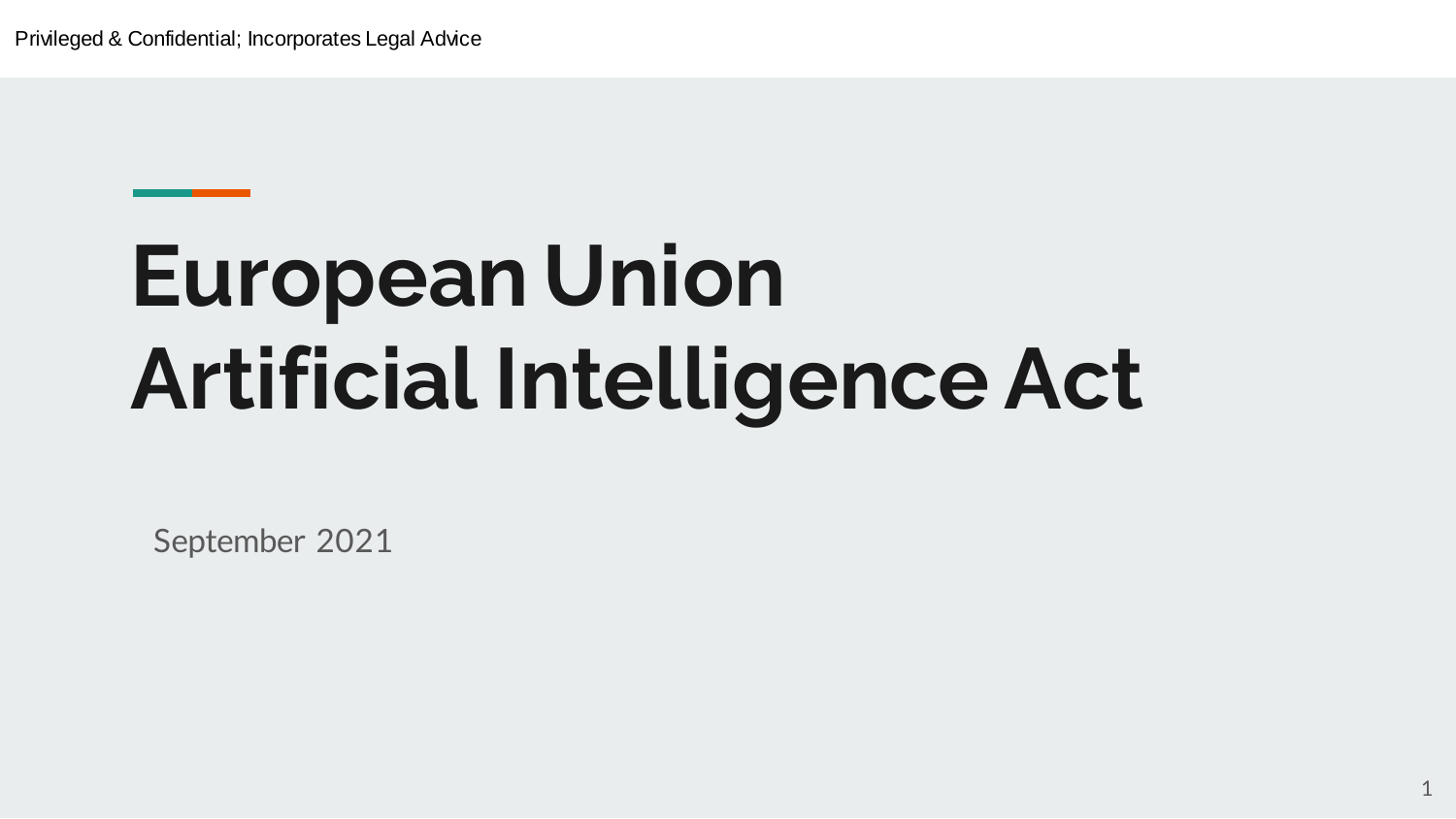# **Timeline and Background**

#### **Timeline**

- **April 21**  EU Commission published draft AI Act
- **August 6**  Public feedback period on draft AI Act closes
- **~Q2 2022**  EU Parliament and Member States finish review/amendment of draft AI Act
- **~2024**  Requirements of draft AI Act begin to apply

#### **Legislative Objectives**

- Ensuring AI systems placed on EU market are safe and respect existing law on **fundamental rights**
- Part of crowded digital agenda: *Data Governance Act; Digital Services Act; Digital Markets Act; Data Act*

#### **Scope – Applies To:**

- **Providers** of AI systems placed on the EU market (regardless of where the provider is established)
- **Users** of AI systems where the user is located within the EU
- **Providers and Users** of AI systems located in a third country where the output produced by the AI system is used in the EU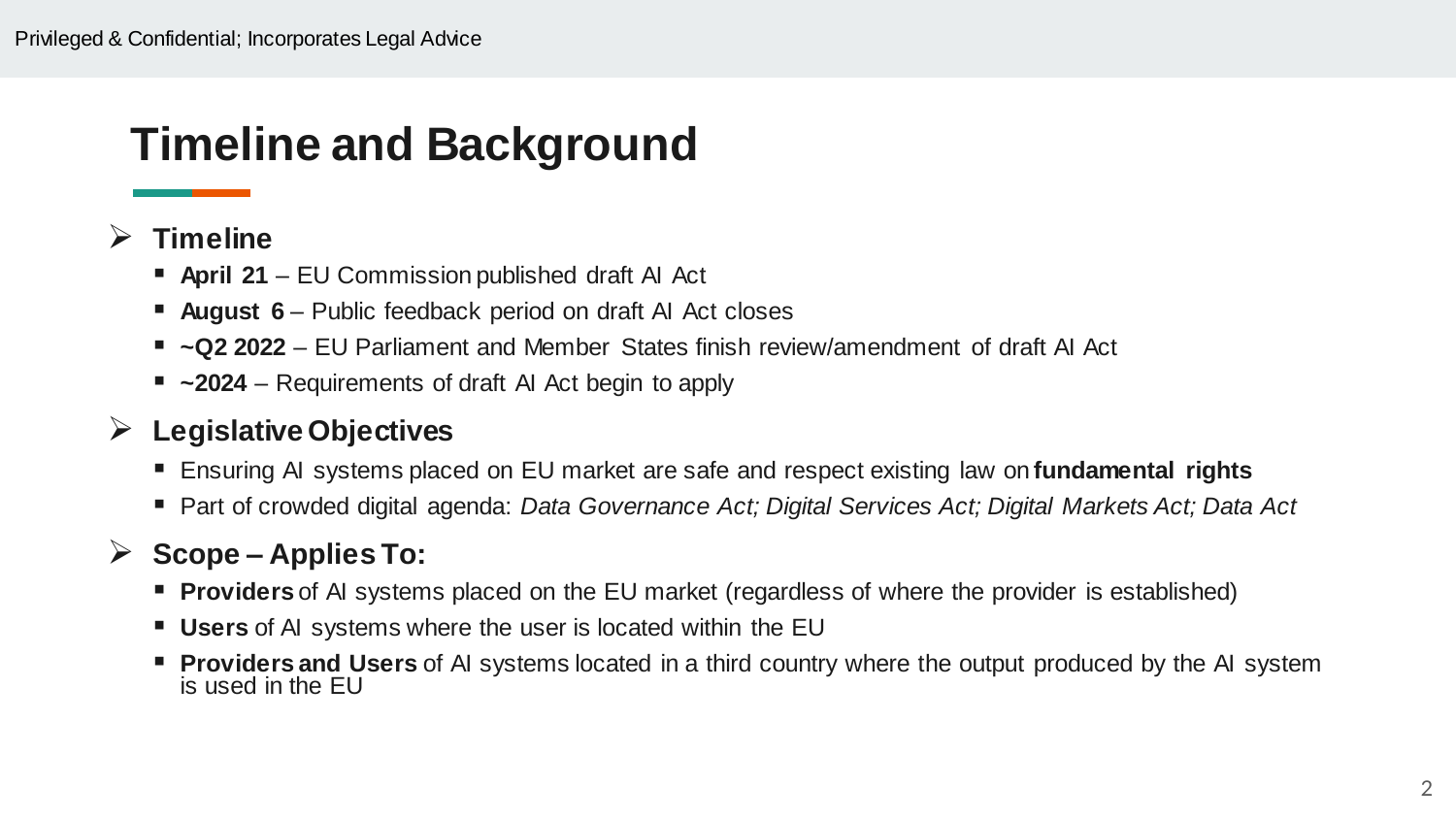# **Risk-Based Approach**

 $\triangleright$  Draft AI Act distinguishes between AI systems/practices that create:

- 1. Unacceptable risk  $\rightarrow$  prohibited
- 2. High risk  $\rightarrow$  subject to compliance with various requirements
- 3. Limited risk<sup>\*</sup>  $\rightarrow$  subject to information/transparency obligations
- 4. Low or minimal risk  $\rightarrow$  permitted with no restrictions
- **"AI system"** is defined as **software** developed with any of the following **techniques** and that can **generate outputs** such as content, predictions, recommendations or decisions:
	- 1. Machine learning approaches (including supervised, unsupervised and reinforced learning, as well as deep learning);
	- 2. Logic-and knowledge-based approaches (including knowledge representation, inductive programming, inference and deductive engines);
	- 3. Statistical approaches, Bayesian estimation, search and optimization methods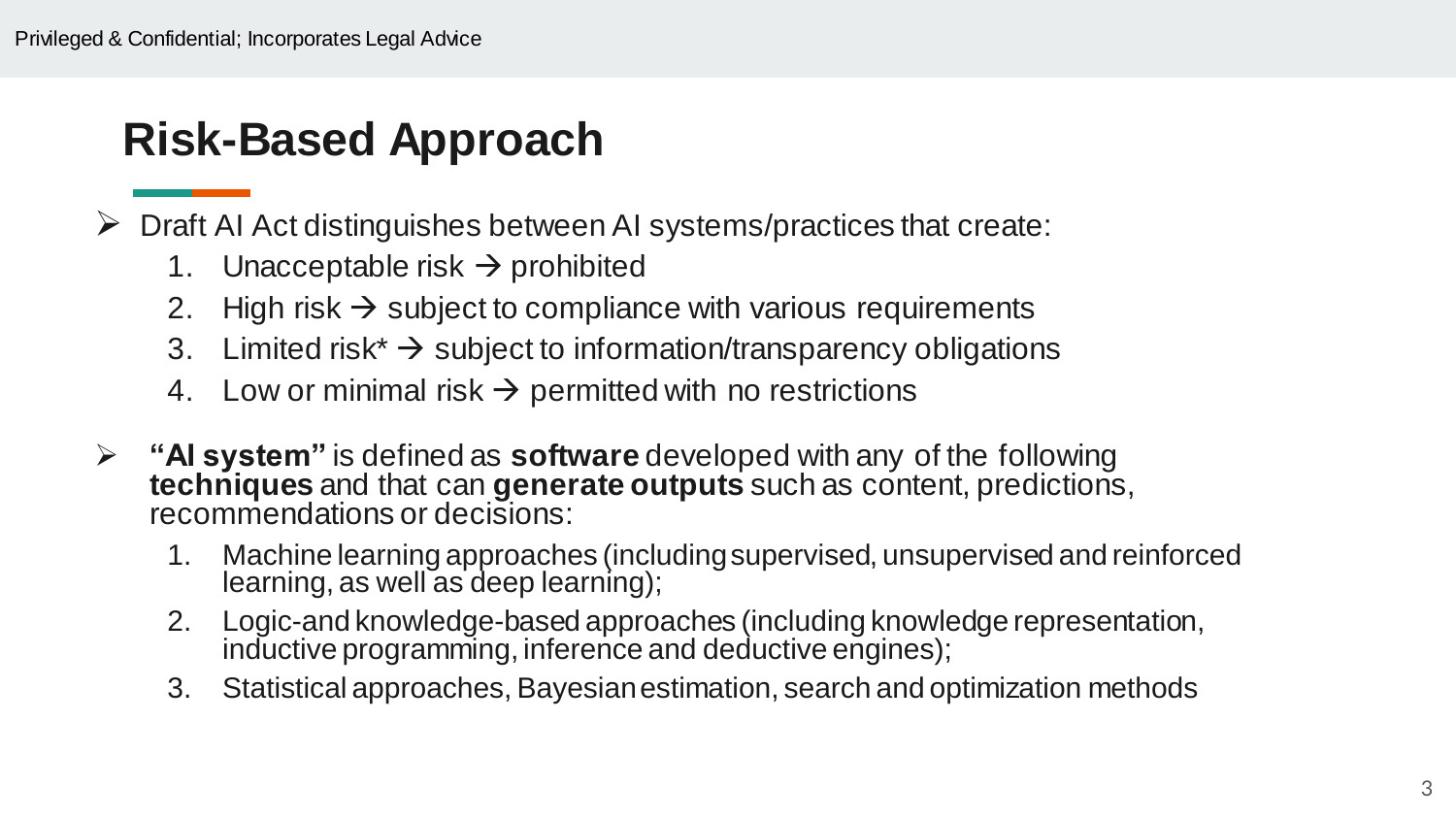# **Unacceptable Risk**

### Draft AI Act **prohibits** certain AI **practices**:

- 1. Providing/using AI systems that deploy subliminal techniques or exploit vulnerabilities to distort behavior in a manner likely to cause harm
- 2. AI-based general purpose social scoring (*e.g.*, trustworthiness) of natural persons by public authorities
- 3. Real-time remote biometric identification systems in public spaces for law enforcement purposes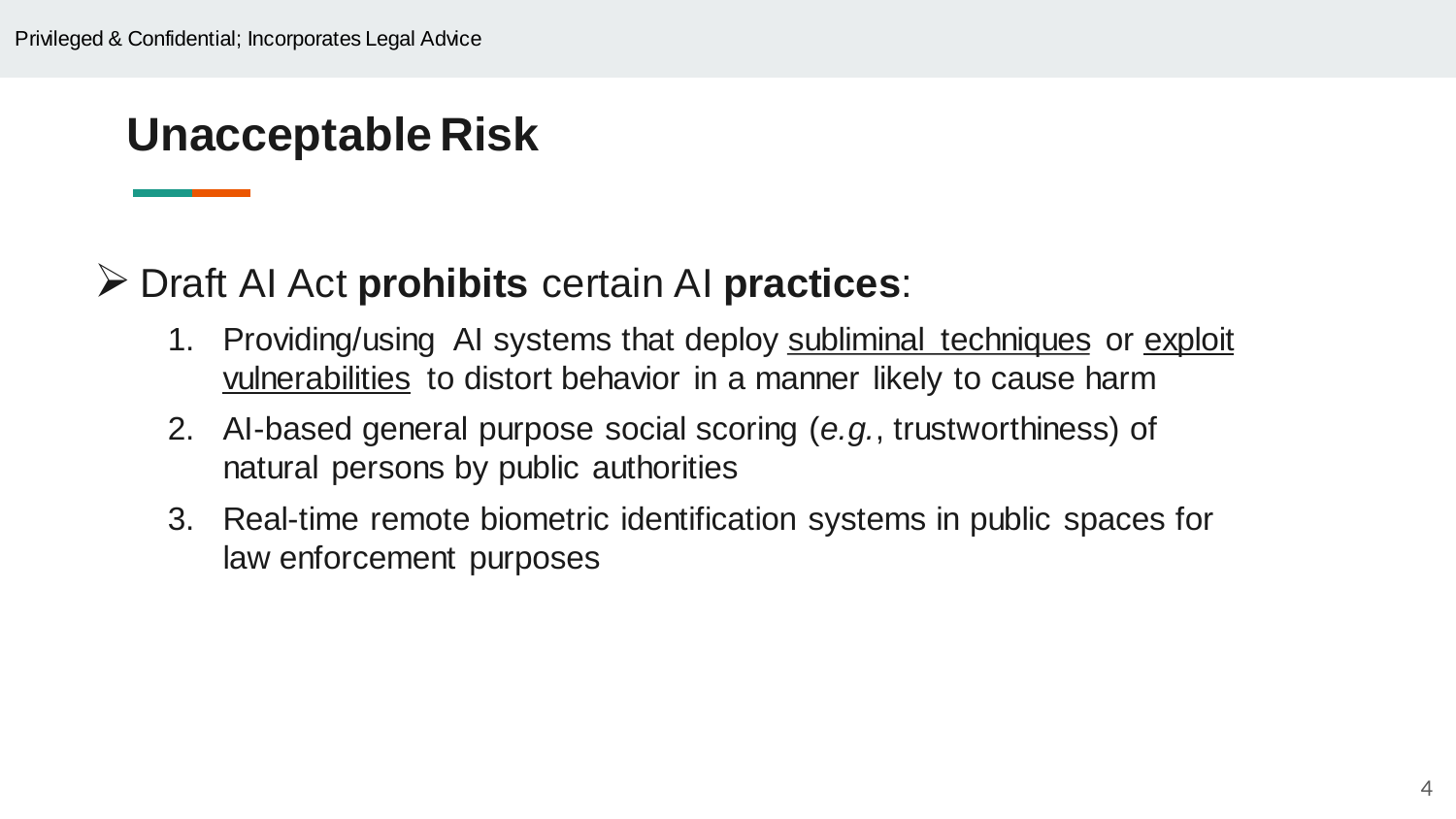# **High-Risk AI Systems**

High-Risk AI systems are those in any of the following areas:

- 1. Biometric identification and categorization of natural persons
	- $\triangleright$  AI systems intended to be used for 'real-time' and 'post' remote biometric identification of natural persons
- 2. Management and operation of critical infrastructure (*i.e.*, water, gas, electricity, heating, road traffic)
- 3. Education and vocational training
- 4. Employment, workers management and access to self-employment
	- $\triangleright$  AI systems intended to be used for recruitment or selection of natural persons (e.g., advertising vacancies, filtering applications, evaluating candidates)
- 5. Access to essential private and public services and benefits
- 6. Law enforcement
- 7. Migration, asylum and border control management
- 8. Administration of justice and democratic processes

 $\triangleright$  List of high-risk AI systems to be reviewed by EU Commission annually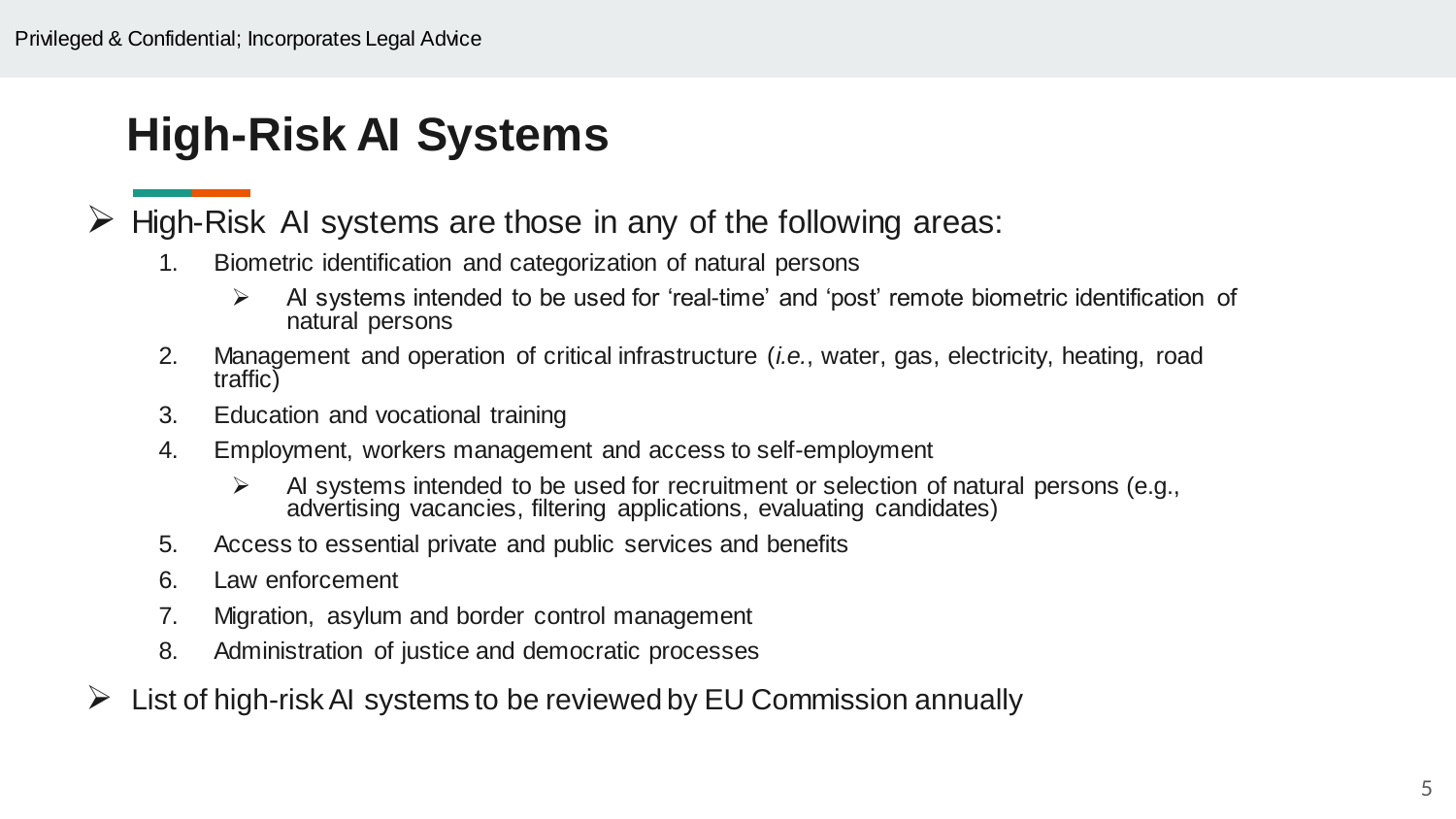# **Requirements for High-Risk AI Systems**

#### **Risk management system**

■ Identification and analysis of foreseeable risks; adoption of risk management measures

#### **Data governance and management**

 Appropriate data collection practices, data preparation/processing operations, formulations of relevant assumptions and examinations of possible biases

#### **Technical documentation**

**• Demonstrating how the system complies with the requirements of the Act** 

#### **Logging capabilities**

Ensuring a level of traceability of the AI system's functioning throughout its lifecycle

#### **Sufficient transparency**

■ To enable users to interpret the system's output, including instructions for use

#### **Human oversight capabilities**

- Aimed at minimizing risks to health, safety and fundamental rights
- Appropriate levels of **accuracy, robustness and cybersecurity**
	- **If** In light of the AI system's intended purpose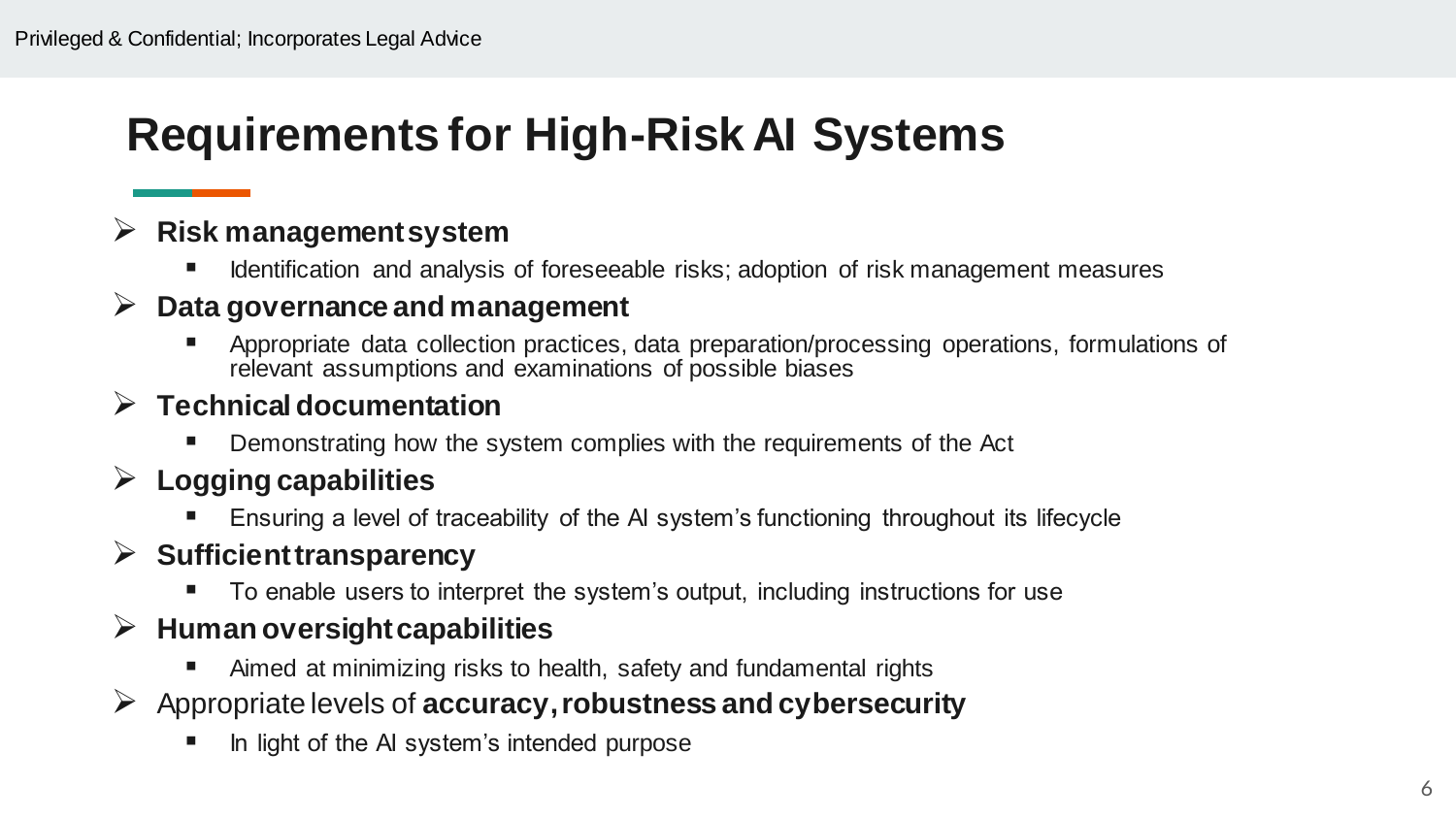# **Obligations on Providers of High-Risk AI Systems**

- **Ensure the AI system is compliant** with requirements
	- May include "conformity assessment" procedures (form of ex-ante audit sometimes performed by third party "conformity assessment bodies")
	- Includes registration of high-risk AI systems in an EU database
- **Maintain a quality management system** that documents (policies/procedures) the Provider's strategy for compliance with requirements
- **Duty to disclose** to regulators if Provider becomes aware the highrisk AI system presents a risk to health, safety or fundamental rights
	- **Providers have post-market monitoring and reporting obligations**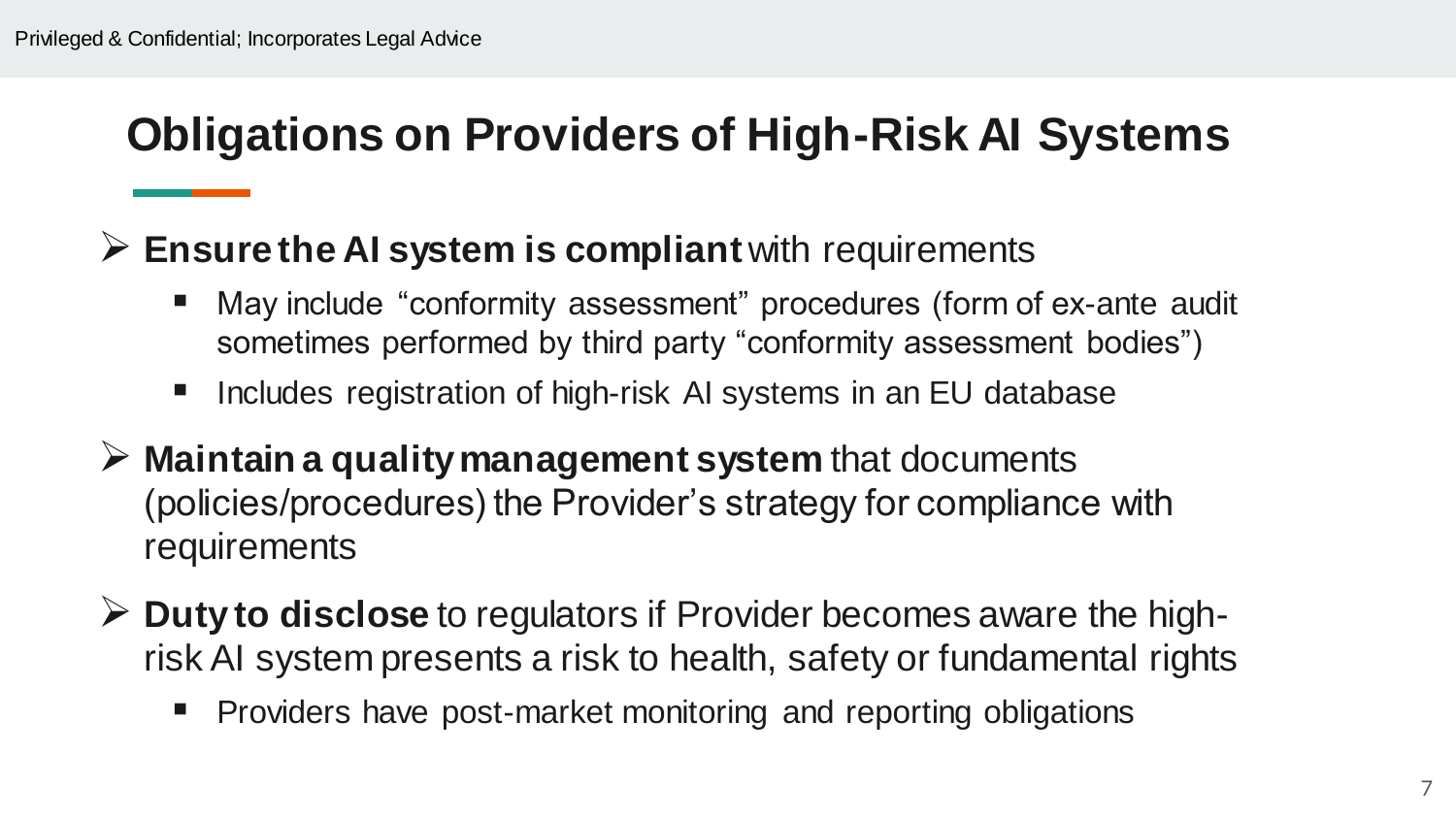# **Obligations on Users of High-Risk AI Systems**

- Use the AI system in accordance with its **instructions for use**
- $\triangleright$  If controlling **input data**, ensure it is relevant to the intended purpose of the AI system
- **Monitor the operation** of the AI system
	- Inform the provider and suspend use of system if reason to believe use presents risks to health, safety or fundamental rights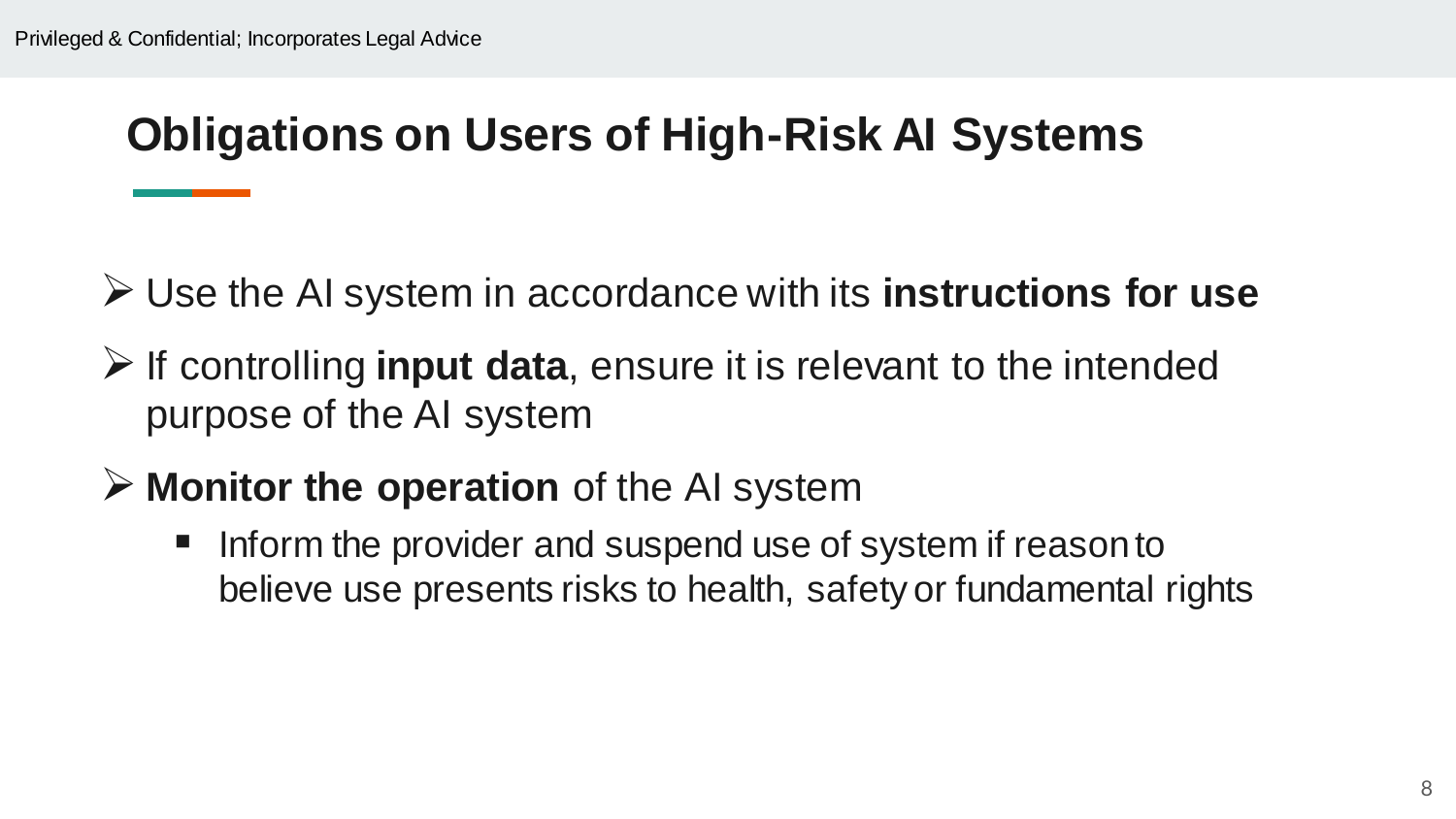# **Transparency Requirements for Certain AI Systems**

### AI systems intended to **interact with natural persons**

 Providers must ensure system designed such that natural persons are informed they are interacting with an AI system

### **Emotion recognition** or **biometric categorization** systems

 Users must inform natural persons exposed to the system of the operation of the system

### **"Deep Fakes"**

**Users must disclose that the content has been artificially** generated or manipulated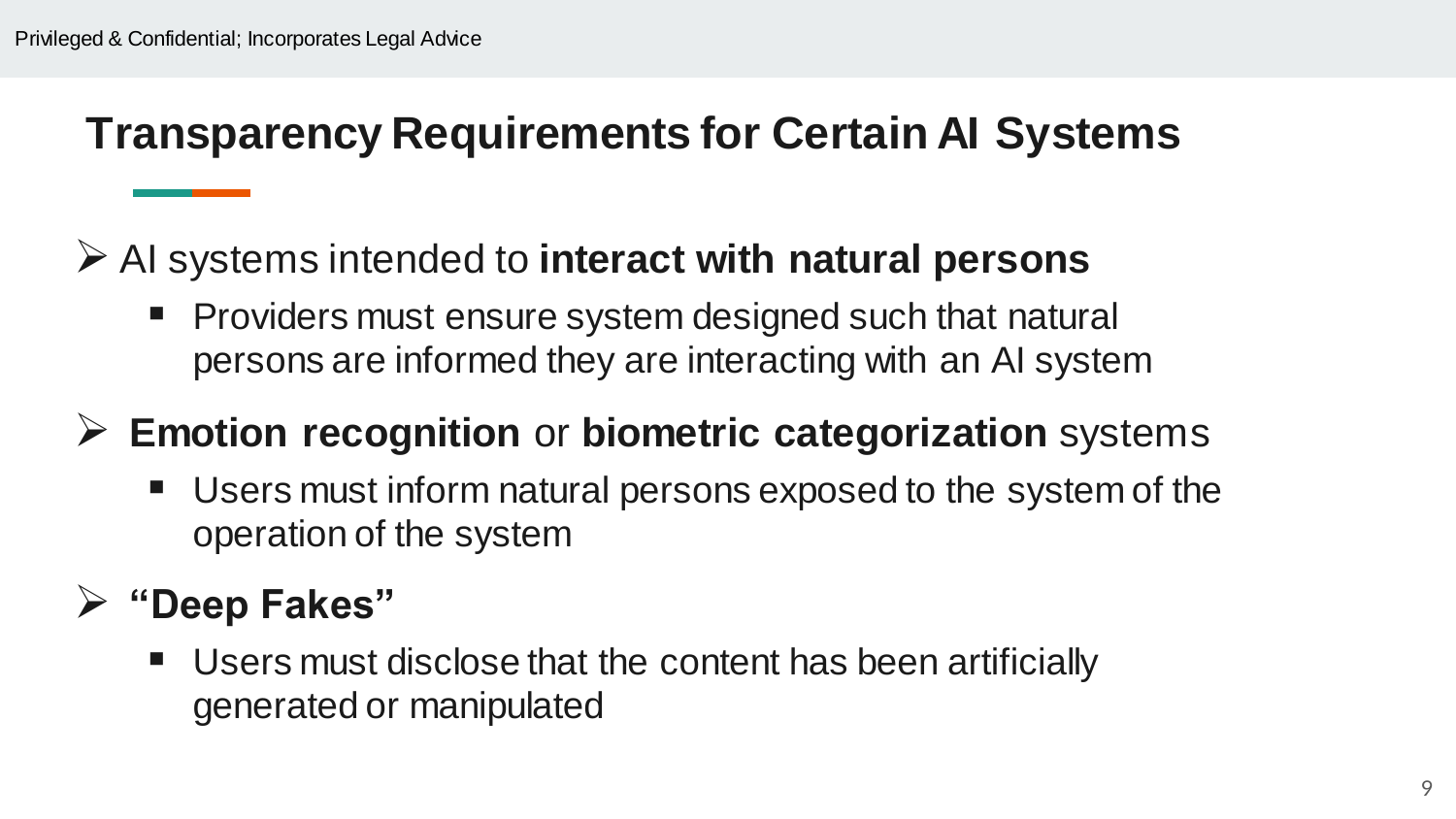## **Low-Risk AI Systems – Voluntary Codes of Conduct**

### **Voluntary Codes of Conduct**

■ To be "encouraged and facilitated" by the EU Commission, Member States and the European Artificial Intelligence Board

### **Intended to foster voluntary application of:**

- The same requirements applicable to high-risk AI systems
- **Commitments related to, e.g., environmental sustainability,** accessibility for persons with disabilities, diversity of development teams, etc.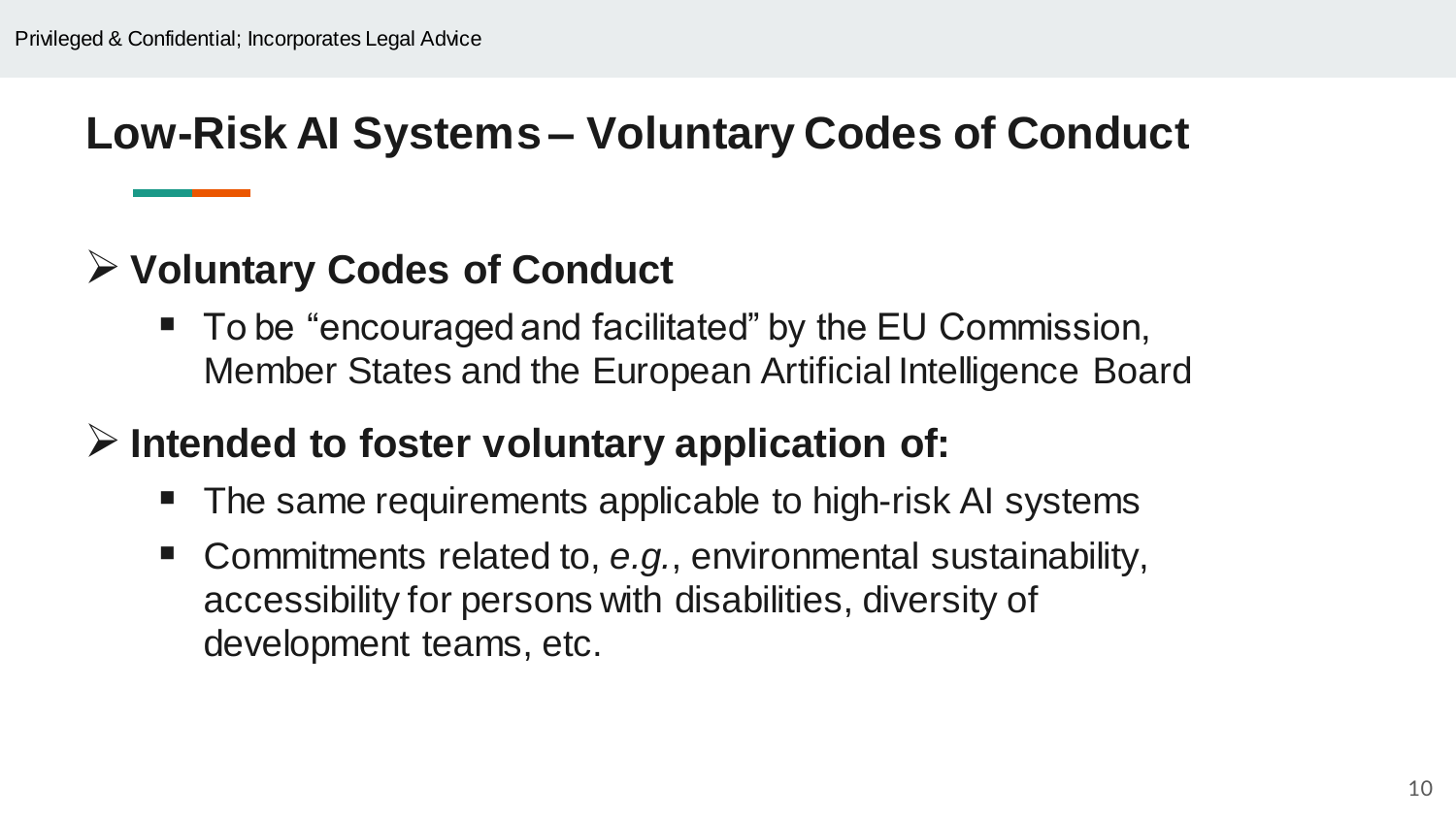### **Governance**

## **Establishes a "European Artificial Intelligence Board"**

- Expert body providing advice/assistance to the EU Commission and national supervisory authorities
- Contributes to cooperation between and adoption of uniform administrative practices across Member States

### **National Supervisory Authorities**

- Each Member State to designate national supervisory authorit(ies) to implement regulation, act as notifying and market surveillance authority and to serve on European AI Board
- Expected to be existing data protection supervisors